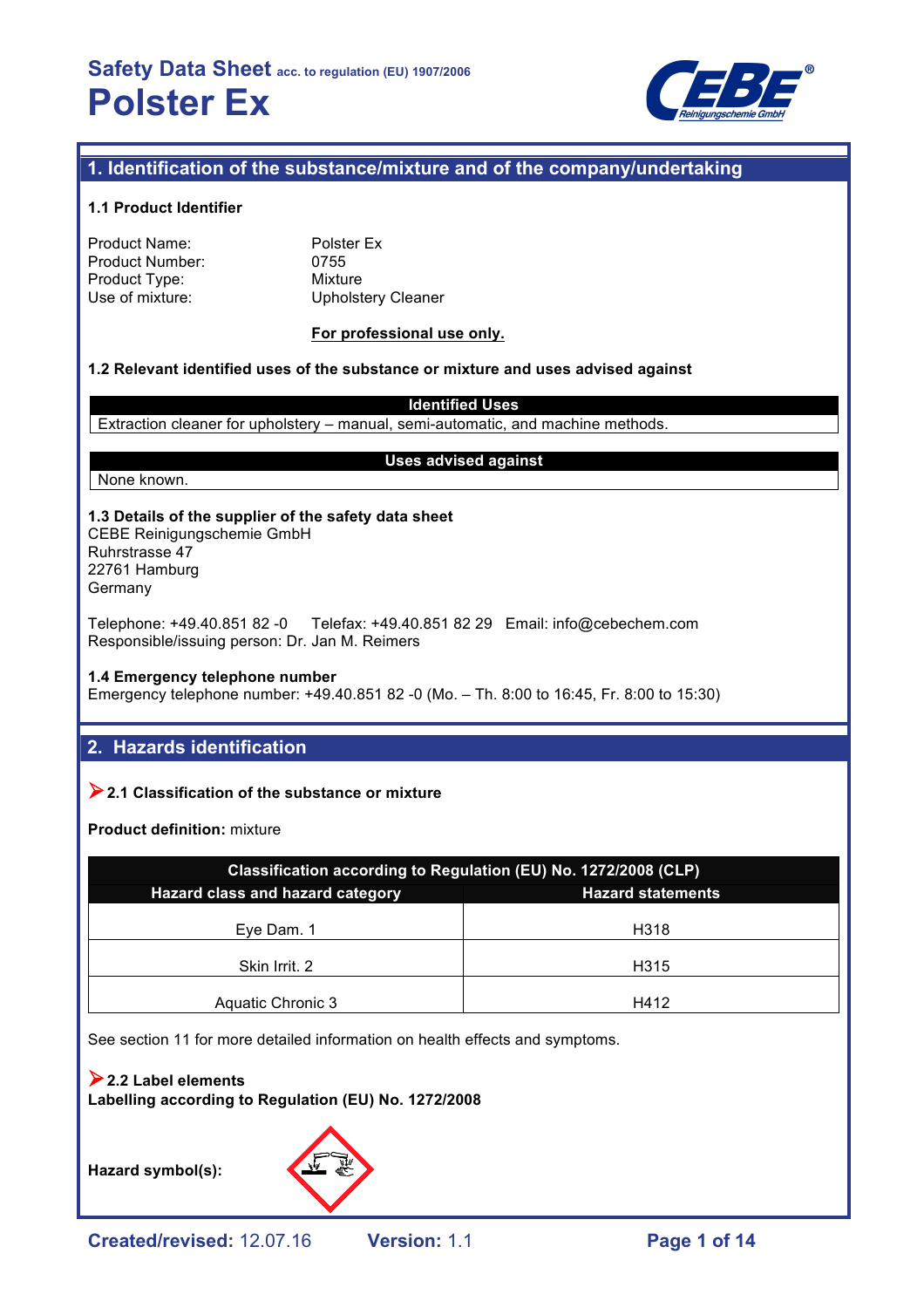

| <b>Signal Word:</b>              | Danger.                                                  |                                                                                                                                                                                                    |
|----------------------------------|----------------------------------------------------------|----------------------------------------------------------------------------------------------------------------------------------------------------------------------------------------------------|
| <b>Hazard Statements:</b>        | H318<br>H315<br>H412                                     | Causes serious eye damage.<br>Causes skin irritation.<br>Harmful to aquatic life with long lasting effects.                                                                                        |
| <b>Precautionary Statements:</b> |                                                          |                                                                                                                                                                                                    |
| <b>Prevention:</b>               | P <sub>280</sub><br>P <sub>264</sub><br>P <sub>273</sub> | Wear protective gloves/protective clothing/eye<br>protection/face protection.<br>Wash hands thoroughly after handling.<br>Avoid release to the environment.                                        |
| <b>Reaction:</b>                 | P305+P351+P338<br>P310                                   | IF IN EYES: Rinse cautiously with water for several<br>minutes. Remove contact lenses, if present and<br>easy to do. Continue rinsing.<br>Immediately call a POISON CENTER or<br>doctor/physician. |
|                                  | P302+P352<br>P332+P313<br>P362                           | IF ON SKIN: Wash with plenty of soap and water.<br>If skin irritation occurs: Get medical advice/attention.<br>Take off contaminated clothing and wash before<br>reuse.                            |
| Storage:                         | None.                                                    |                                                                                                                                                                                                    |
| Disposal:                        | P <sub>501</sub>                                         | Dispose of contents/container to a specialized<br>establishment.                                                                                                                                   |

**Additional labelling elements:** None.

**2.3 Other hazards**

**Other hazards that do not lead to a classification:** Not applicable.

## **3. Composition/information on ingredients**

#### **3.2 Mixtures**

| <b>Hazardous</b><br><b>Components</b> | <b>Identifiers</b>                                                   | $Wt.-%$    | <b>Classifcation</b><br>(EU) 1272/2008                                                                                               |
|---------------------------------------|----------------------------------------------------------------------|------------|--------------------------------------------------------------------------------------------------------------------------------------|
| Sodium metabisulfite                  | REACH#: 01-2119531326-45<br>EG: 231-673-0<br>CAS: 7681-57-4          | $10 - 20%$ | Acute Tox. 4, H302<br>Eye Dam. 1, H318<br><b>EUH031</b>                                                                              |
| Potassium<br>diphosphate              | EG: 230-785-7<br>CAS: 7320-34-5                                      | $1 - 5\%$  | <b>Skin Irrit. 2, H315</b><br>Eye Irrit. 2, H319                                                                                     |
| Etheric Oil                           | REACH#: 01-2119493353-35-<br>0003<br>EG: 232-433-8<br>CAS: 8028-48-6 | $1 - 5%$   | Flam. Liq. 3, H226<br>Skin Irrit. 2, H315<br>Skin Sens. 1, H317<br>Aquatic Acute, H400<br>Aquatic chronic, H410<br>Asp. Tox. 1, H304 |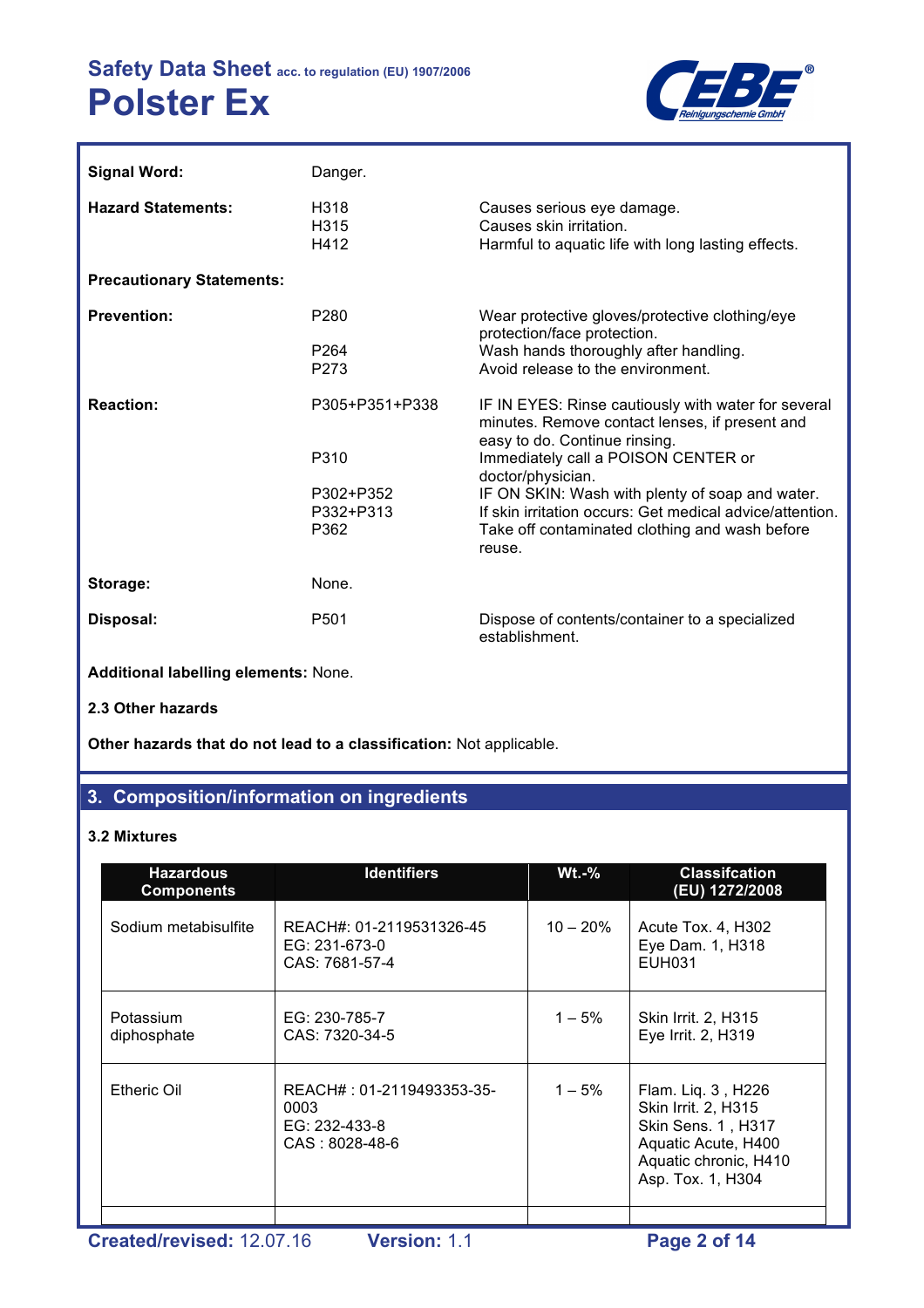

| Trisodium<br>nitrilotriacetate | REACH # 01-2119519239-36-<br>0002<br>EG: 225-768-6<br>CAS: 5064-31-3 | $-5%$ | Acute Tox. 4, H302<br>Eye Dam. 2, H319<br>Carc. 2. H351 |  |
|--------------------------------|----------------------------------------------------------------------|-------|---------------------------------------------------------|--|
|                                |                                                                      |       |                                                         |  |

See section 16 for the full wording of the above mentioned H-statements.

At the time of creation of this data sheet no further ingredients were classified as hazardous to health or environment or were contained in concentrations that did not mandate their mention in this section.

#### **4. First aid measures**

#### **4.1 Description of first aid measures**

**Eye contact:** Immediately flush eyes with plenty of water, occasionally lifting the upper and lower eyelids. Check for and remove any contact lenses. Continue to rinse for at least 10 minutes. Get medical attention if adverse health effects persist or are severe.

**Inhalation:** Get medical attention immediately. Remove victim to fresh air and keep at rest in a position comfortable for breathing. If it is suspected that fumes are still present, the rescuer must wear an appropriate mask or self-contained breathing apparatus In the absence or irregular breathing, or if respiratory arrest occurs provide artificial respiration by trained personnel or oxygen. For the first person providing aid it can be dangerous to give mouth-to-mouth resuscitation. If unconscious place in recovery position and seek immediate medical attention. Maintain an open airway. Loosen tight clothing (eg. collar, tie, belt, or waistband). In case of inhalation of combustion products, symptoms may be delayed.

**Skin contact:** Flush contaminated skin with plenty of water. Remove contaminated clothing and shoes. Continue to rinse for at least 15 minutes. Get medical attention if adverse health effects persist or are severe. Wash clothing before reuse. Thoroughly clean shoes before reuse.

**Ingestion:** Wash out mouth with water. Remove denture prosthesis if any. Remove victim to fresh air and keep at rest in a position comfortable for breathing. Do not induce vomiting unless directed to do so by medical personnel. Should vomiting occur, keep head low so that vomit does not enter the lungs. Get medical attention if adverse health effects persist or are severe. Never give anything to an unconscious person by mouth. If unconscious, place in recovery position and seek immediate medical attention. Maintain an open airway. Loosen tight clothing (eg. collar, tie, belt or waistband).

**Protection of first-aiders:** No action shall be taken involving any personal risk or without suitable training. If it is suspected that fumes are still present, the rescuer must wear an appropriate mask or self-contained breathing apparatus. For the first person providing aid it can be dangerous to give mouth-to-mouth resuscitation. Wash contaminated clothing thoroughly with water before you take them off or wear gloves.

#### **4.2 Most important symptoms and effects, both acute and delayed**

#### **Potential acute health effects**

**Eye contact:** Severely irritating to the eyes. Risk of serious damage to eyes. **Inhalation:** No known significant effects or critical hazards. **Skin contact: Irritating to skin. Ingestion:** Irritating to throat, mouth, and stomach.

**Signs / symptoms of overexposure**

**Eye contact:** Possible symptoms: pain or irritation, lacrimation, redness. **Inhalation:** No specific data. **Skin contact: Possible symptoms: irritation, redness. Ingestion:** No specific data.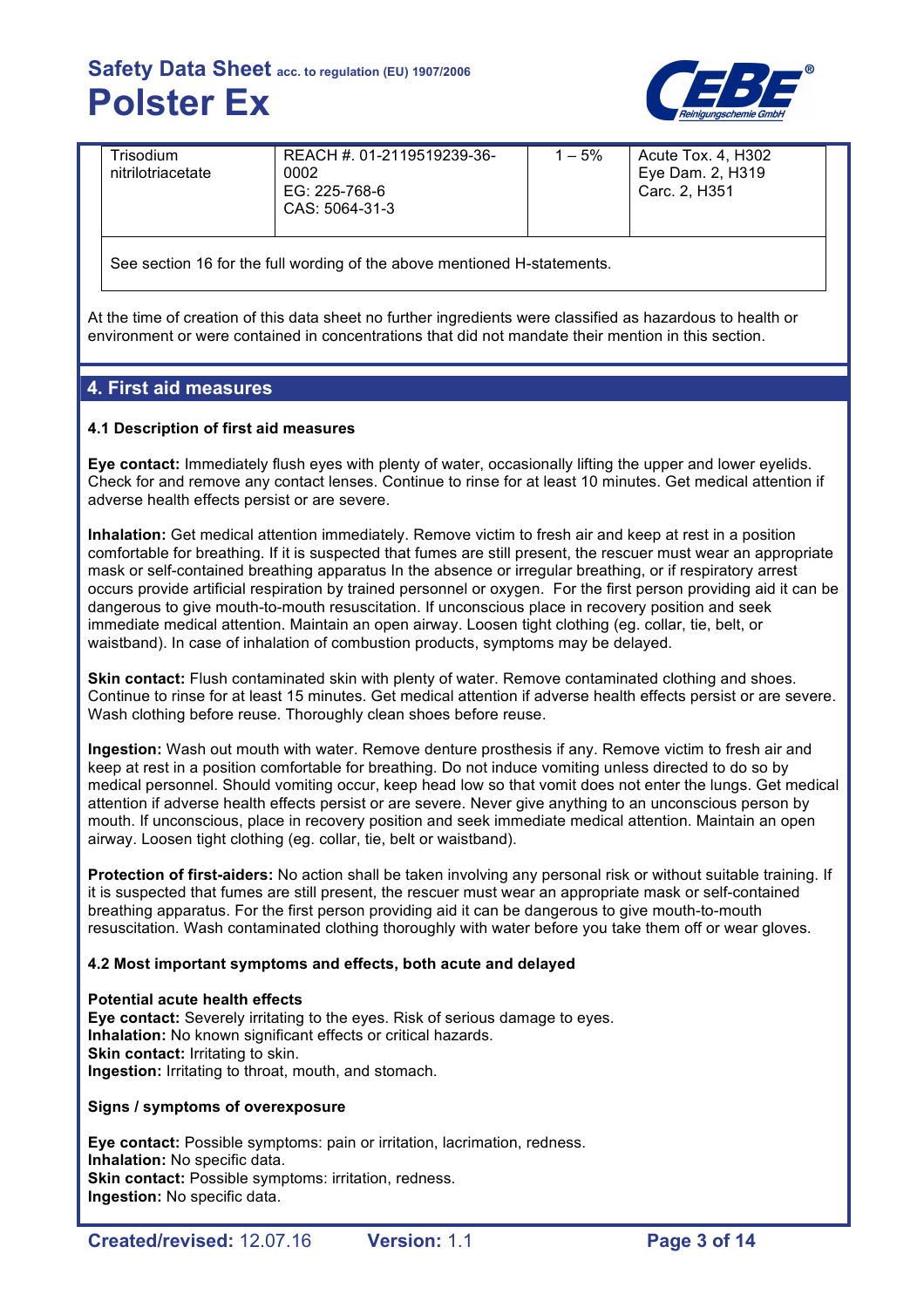

**4.3 Indication of any immediate medical attention and special treatment needed**

**Indications for the physician:** Treat symptomatically. If larger amounts have been swallowed or inhaled consult specialist for poisoning.

**Special treatment:** No special treatment.

## **5. Fire fighting measures**

#### **5.1 Extinguishing media**

**Suitable extinguishing media:** Use an extinguishing agent suitable for the surrounding fire.

**Unsuitable extinguishing media:** None known.

#### **5.2 Special hazards arising from the substance or mixture**

**Hazards from the substance or mixture**: In a fire or if heated, a pressure increase will occur and the container may burst.

**Hazardous combustion products:** Decomposition products may include the following materials: Carbon dioxide, carbon monoxide, oxides.

#### **5.3 Advice for firefighters**

**Special precautions for fire- fighters:** In case of fire the scene cordon immediately removing all persons from the danger area. No action shall be taken involving any personal risk or without suitable training. Move containers from fire area if safe to do so. Spray fire-exposed containers with water to cool.

**Special protective equipment for firefighters:** Fire fighters should wear proper protective equipment.

### **6. Accidental release measures**

#### **6.1 Personal precautions, protective equipment and emergency procedures**

**For persons that are not emergency technicians:** No action shall be taken involving any personal risk or without suitable training. Evacuate surrounding areas. Keep unnecessary and unprotected personnel from entering. Do not touch or walk through spilled material. Avoid breathing vapor or mist. Ensure adequate ventilation. In case of insufficient ventilation wear suitable respiratory equipment. Put on appropriate personal protective equipment.

**For first aid personel in case of emergency:** If protective equipment/clothing is needed in case of accidental release, Section 8 should be consulted for appropriate and inappropriate materials. See section 8 for further information on hygiene measures.

#### **6.2 Environmental precautions**

Avoid the proliferation and dispersal of spilled material and contact with soil, waterways, drains and sewers. Inform the relevant authorities if the product has caused by environmental pollution (sewers, waterways, soil or air).

#### **6.3 Methods and materials for containment and cleaning up**

**Small spill:** Take a dustpan and brush and place in an appropriate waste disposal.

Large spill: avoid entry into sewers, water courses, basements or confined areas. Absorb spilled material with a suitable tool and provide for disposal according to local regulations in an appropriate container (see section 13).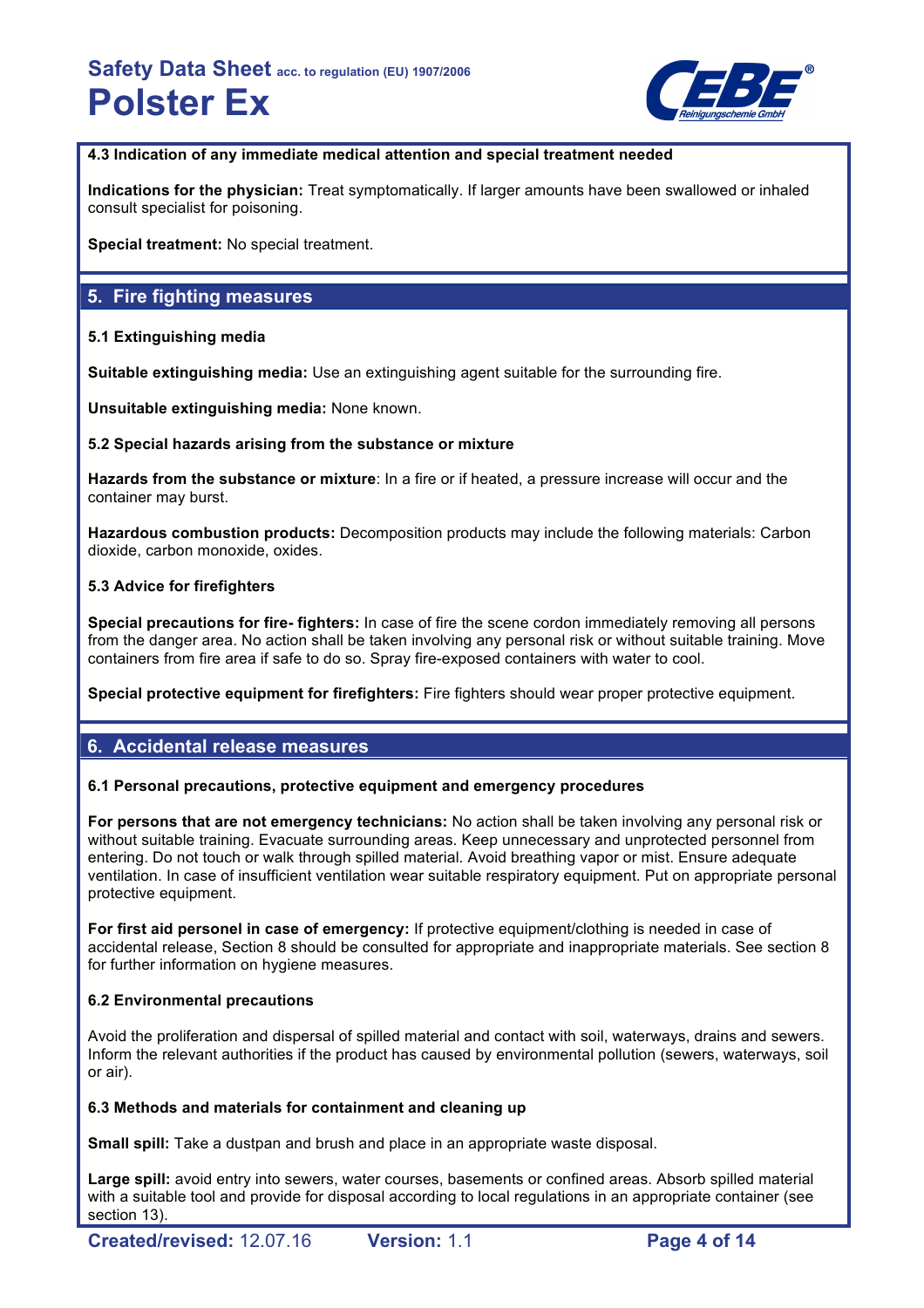

#### **6.4 Reference to other sections**

See Section 1 for emergency contact information. See Section 8 for information on appropriate personal protective equipment. See Section 13 for additional waste treatment information.

#### **7. Handling and storage**

The information in this section contains generic advice and guidance. The list of Identified Uses in Section 1 should be consulted for any exposure scenario or when exposure scenarios on the available applicationspecific information.

#### **7.1 Precautions for safe handling**

**Protective measures:** Put on appropriate (see section 8) protective gear. Do not get in contact with eyes, skin or clothing. Do not ingest. Avoid breathing vapor or mist. Keep in the original container or an approved alternative container, which was made from a compatible material. Kept tightly closed when not in use. Empty containers retain product residue and can be dangerous. Do not reuse container.

**Advice on general occupational hygiene:** Eating, drinking and smoking should be prohibited in areas where this material is handled, stored and processed. After use or contact with the substance immediately wash hands and face especially before eating, drinking and smoking. Remove contaminated clothing and protective equipment before entering eating areas. See Section 8 for additional information on hygiene measures.

#### **7.2 Conditions for safe storage, including any incompatibilities**

Store between the following temperatures: 0 to 40 °C (32 to 104 °F). Store in accordance with local regulations. Keep only in original container. Protect from direct sunlight. Store in a dry, cool and wellventilated area, away from incompatible materials (see section 10) and do not store with food and drink. Hold container tightly closed and sealed until ready to use. Containers that have been opened must be carefully resealed and kept upright to prevent leakage. Do not store in unlabelled containers. Use appropriate container to avoid environmental contamination.

#### **7.3 Specific end use(s)**

**Recommendations:** No information available.

#### **8. Exposure controls/personal protection**

The information in this section contains generic advice and guidance. The list of Identified Uses in Section 1 should be consulted for any exposure scenario or when exposure scenarios on the available applicationspecific information.

#### **8.1 Control parameters**

#### **Occupational exposure limit values**

| <b>Name of substance</b> | <b>Exposure limit value</b>                                                                                 |
|--------------------------|-------------------------------------------------------------------------------------------------------------|
| Sodium metabisulfite     | WEL<br>1,3 mg/m <sup>3</sup> , 0,15 ml/m <sup>3</sup>                                                       |
| Etheric Oil              | Germany:<br>WEL Long term: 110 mg/m <sup>3</sup> , 20 ppm<br>WEL Short term: 220 mg/m <sup>3</sup> , 40 ppm |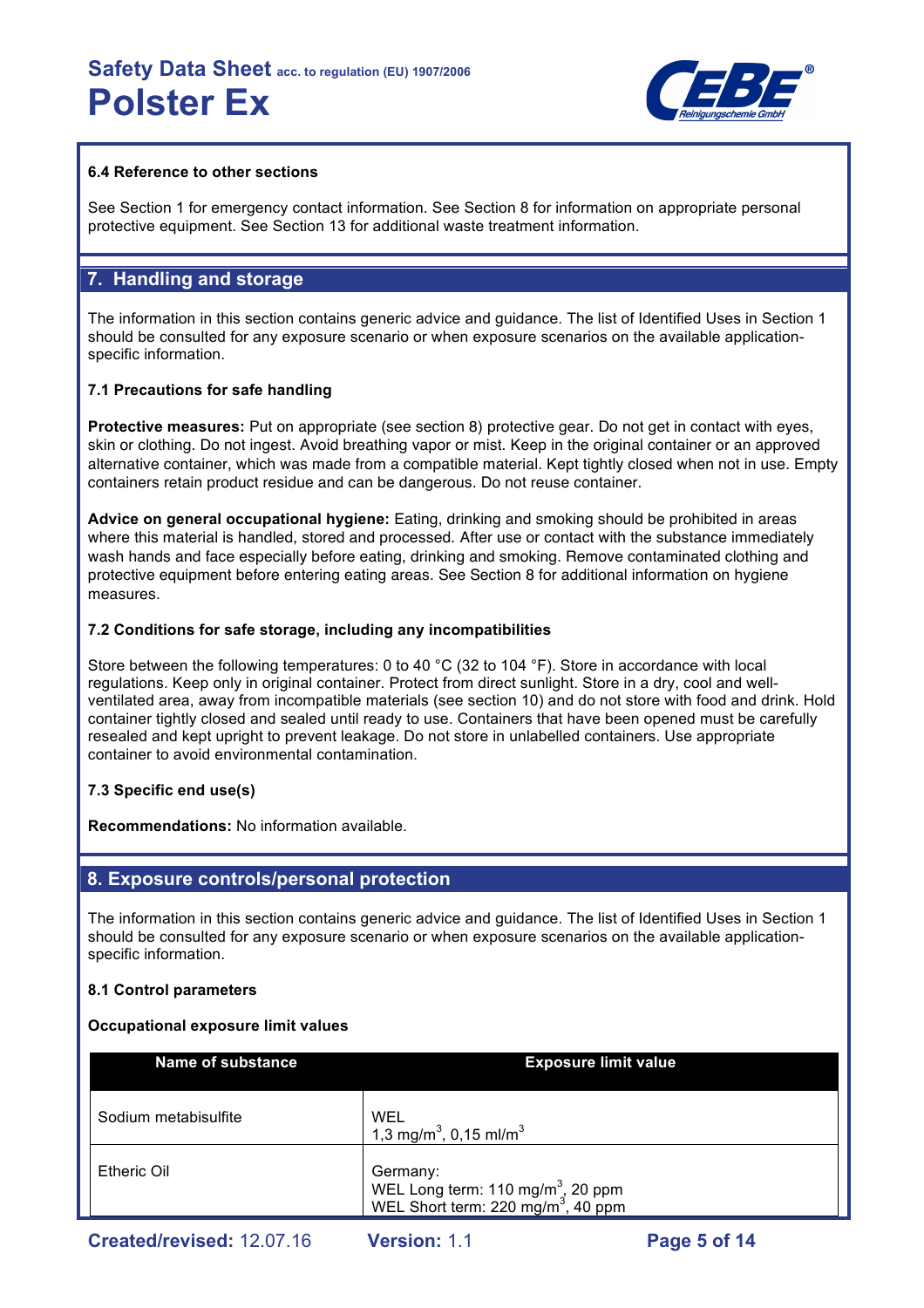

DFG Long term: H,sH 28 mg/m<sup>3</sup>, 5ppm DFG Short term: H,Sh 112 mg/m $3, 20$  ppm

#### **Recommended monitoring procedures**

If this product contains ingredients with exposure limits, monitoring procedures are personal, (related to workplace) or biological monitoring may be required to determine the effectiveness of the ventilation or other control measures and / or the necessity to use respiratory protective equipment. Reference should be made to European Standard EN 689 for methods for the assessment of exposure by inhalation to chemical agents and national guidance documents for methods for the determination of hazardous substances

### **Derived effect levels**

Derived No Effect Level - DNEL values:

#### Etheric Oil:

DNEL long-term, workers, dermal: 8.89 mg / kg bw / d DNEL short time workers, dermal: 185.8 g / cm<sup>2</sup> DNEL Long time workers, by inhalation:  $31.1 \text{ mg/m}^3$ DNEL long-term, consumer, oral: 4.44 mg / kg bw / d DNEL long-term, consumer, by inhalation: 7.78 mg / m<sup>3</sup> DNEL short-term, consumer, dermal: 92.9 g / cm<sup>2</sup>

#### Trisodium nitrilotriacetate:

Workers: Short term exposure - systemic and local effects, Inhalation: 5.25 mg /  $m^3$ Workers: Long term exposure - systemic and local effects, Inhalation: 3.5 mg  $\overline{I}$  m<sup>3</sup> Consumers: Short term exposure - systemic and local effects, Inhalation: 1.75 mg /  $m<sup>3</sup>$ Consumer: Long-term exposure - systemic effects, oral: 0.5 mg / kg bw / day

#### **Predicted effect concentrations**

No Predicted No Effect Concentrations (PNEC) available.

#### **8.2 Limitation and monitoring of exposure**

**Appropriate etechnical controls:** No special ventilation requirements. Good general ventilation should be sufficient to control worker exposure to airborne contaminants. If this product contains ingredients with exposure limits, use process enclosures, local exhaust ventilation or other engineering controls to keep worker exposure below any recommended or statutory limits.

#### **Personal protective measures**

**Hygiene measures:** Wash hands, forearms, and face thoroughly after handling chemical products and at the end of the working day as well as before eating, smoking, and using the toilet. Use appropriate techniques to remove potentially contaminated clothing. Wash contaminated clothing before reusing. Ensure that eyewash stations and safety showers are close to the work area.

**Eye protection / face protection (EN 166):** Goggles, chemical goggles or full-face shield.

Hand protection (EN 374): Protective gloves made of nitrile, for example, Camatril<sup>®</sup> 730 from KCL GmbH (see section 16). Penetration time> 8 hours.

**Skin protection (EN 14605):** Before handling this product the personal protective equipment should be selected on the basis of the task and the associated risks to be carried out and approved by a specialist.

**Other skin protection:** Appropriate footwear and any additional skin protection measures should be based on the task being performed and the risks involved and approved by a specialist.

**Respiratory protection (EN 143, 14387):** Under normal and intended conditions of product use no respirator is required. If workers are exposed to concentrations above the exposure limit, they must use appropriate, certified respirators, eg. Dustmask, min. FFP2.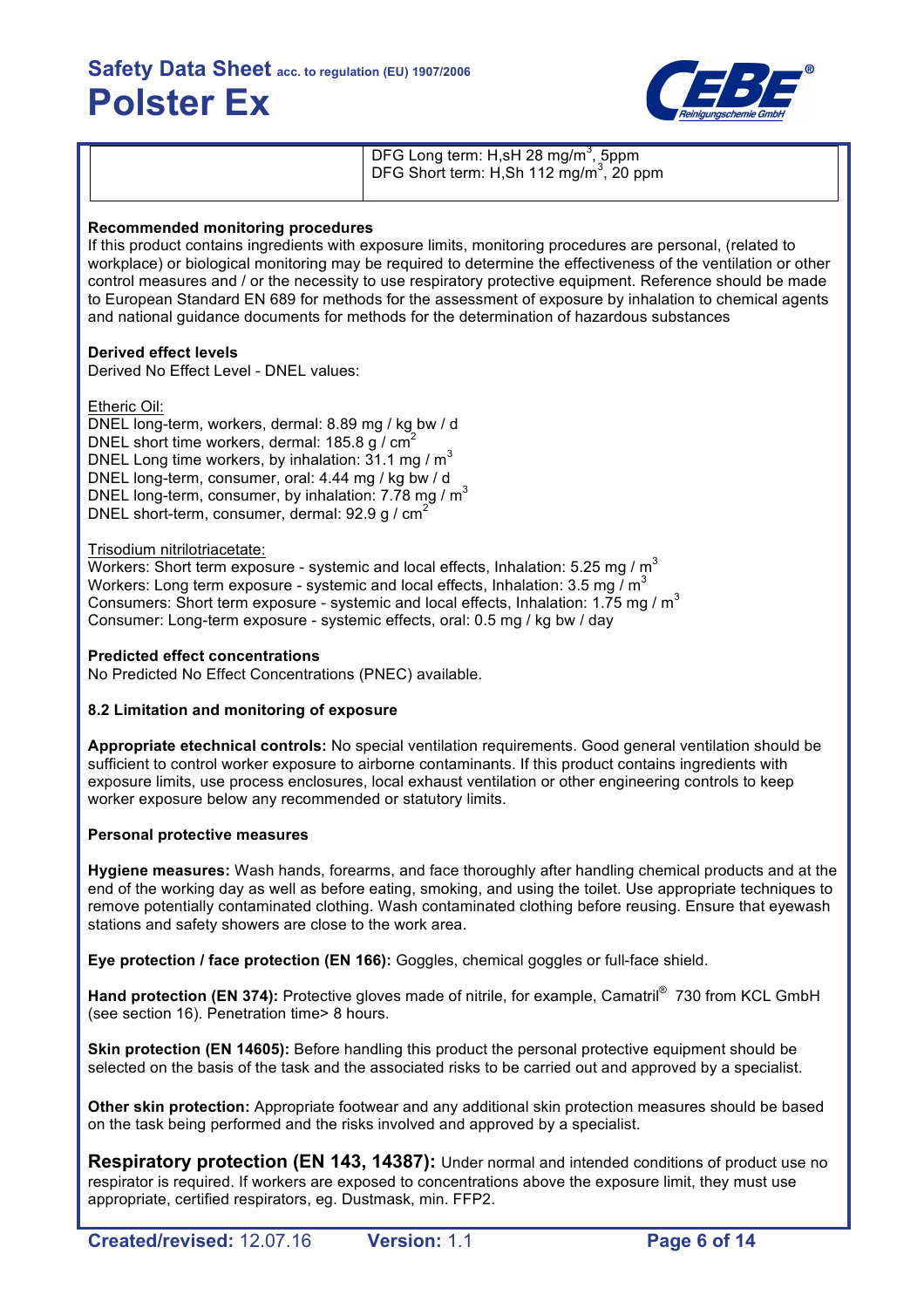

**Thermal hazards:** Not applicable.

**Delimitation and monitoring of the environmental exposition:** Emissions from ventilation or work process equipment should be checked to ensure they comply with the requirements of environmental protection legislation. In some cases, fume scrubbers, filters or engineering modifications to the process equipment will be necessary to reduce emissions to acceptable levels.

### **9. Physical and chemical properties**

- !**9.1 Information on basic physical and chemical properties**
- **a) Appearance: Form:** white **Color:** white
- **b) Odor:** pleasant
- **c) Odor threshold:** Not determined for this mixture not relevant to classification
- **d) pH:**  $5.7 \pm 0.5$  at 10g/l H<sub>2</sub>O and 20<sup>°</sup>C
- **e) Freezing/melting point:** Not determined for this mixture not relevant to classification
- **f) Boiling point/boiling range:** Not determined for this mixture not relevant to classification
- **g) Flash point:** Not determined for this mixture not relevant to classification
- **h) Evaporation rate:** Not determined for this mixture not relevant to classification
- **i) Flammability (solid, gas):** Not applicable product is not flammable
- **j) Upper/lower explosion limit:** Not determined for this mixture not relevant to classification
- **k) Vapor pressure:** Not determined for this mixture not relevant to classification
- **l) Relative vapor density:** Not applicable product is solid
- **m) Density:** Not determined for this mixture not relevant to classification
- **n) Solubility** slightly soluble in the following substances: water
- **o) Partition coefficient:** n-octanol/water: Not determined for this mixture not relevant to classification
- **p) Ignition temperature:** Not determined for this mixture not relevant to classification
- **q) Thermal decomposition:** Not determined for this mixture not relevant to classification
- **r) Viscositiy, dynamic:** Not applicable product is solid
- **s) Explosive properties:** Not determined for this mixture not relevant to classification
- **t) Oxidizing properties:** Not determined for this mixture not relevant to classification

#### **9.2 Other information**

No further information available.

## **10. Stability and reactivity**

**10.1 Reactivity** Do not mix with acids.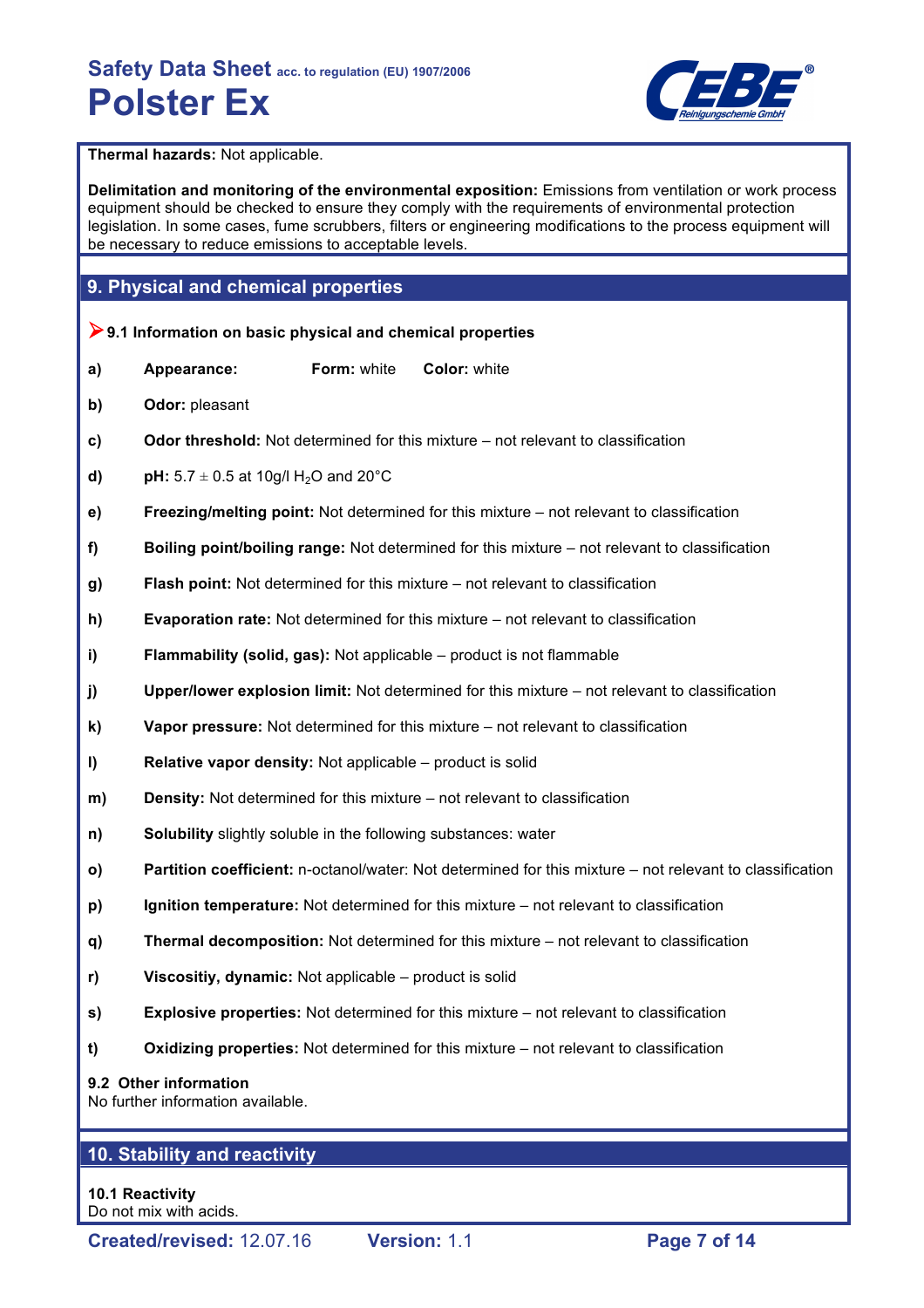

### **10.2 Chemical stability**

The product is stable.

#### **10.3 Possibility of hazardous reactions**

Dangerous reactions will not occur under normal storage conditions and under normal use.

#### **10.4 Conditions to avoid** No specific data.

#### **10.5 Incompatible materials** Acids.

**10.6 Hazardous decomposition products** Under normal conditions of storage and use, hazardous decomposition products should not be produced.

## **11. Toxicological information**

#### **11.1 Information on toxicological effects**

#### **a) acute toxicity:**

| Name of<br><b>Substance</b>           | <b>Result</b>                                              | <b>Species</b>       | <b>Dose</b>                                           | <b>Exposition</b> |
|---------------------------------------|------------------------------------------------------------|----------------------|-------------------------------------------------------|-------------------|
| Sodium metabisulfite                  | $LD_{50}$ Oral<br>$LD_{50}$ Dermal<br>$LC_{50}$ Inhalative | Rat<br>Rat<br>Rat    | 1,540 mg/kg<br>>2,000 mg/kg<br>$>5.5$ mg/l            |                   |
| Potassium diphosphate                 | $LD_{50}$ Oral                                             | Mouse                | >2,000 mg/kg                                          |                   |
| <b>Etheric Oil</b>                    | $LD_{50}$ Oral<br>LD50 Dermal                              | Rat<br>Rabbit        | >5,000 mg/kg<br>>5,000 mg/kg                          |                   |
| <b>Trisodium</b><br>nitrilotriacetate | $LD_{50}$ Oral<br>$LC_{50}$ Inhalative<br>$LD_{50}$ Dermal | Rat<br>Rat<br>Rabbit | 1,000-2,000 mg/kg<br>$> 5$ mg/l 4 h<br>> 10,000 mg/kg |                   |

**Conclusion/Summary:** Not determined for this mixture.

#### **b) Irritation to skin; c) Irritation to eyes; d) Sensitisation**

| Name of<br><b>Substance</b> | <b>Result</b>                                                                                                         | <b>Species</b> | <b>Points</b>            | <b>Exposition</b>            | <b>Observation</b>       |
|-----------------------------|-----------------------------------------------------------------------------------------------------------------------|----------------|--------------------------|------------------------------|--------------------------|
| Sodium metabisulfite        | Skin: prolonged<br>and / or repeated<br>contact may cause<br>skin irritation.<br>The eye: Strong<br>irritant with the |                | $\overline{\phantom{0}}$ | $\qquad \qquad \blacksquare$ | $\overline{\phantom{0}}$ |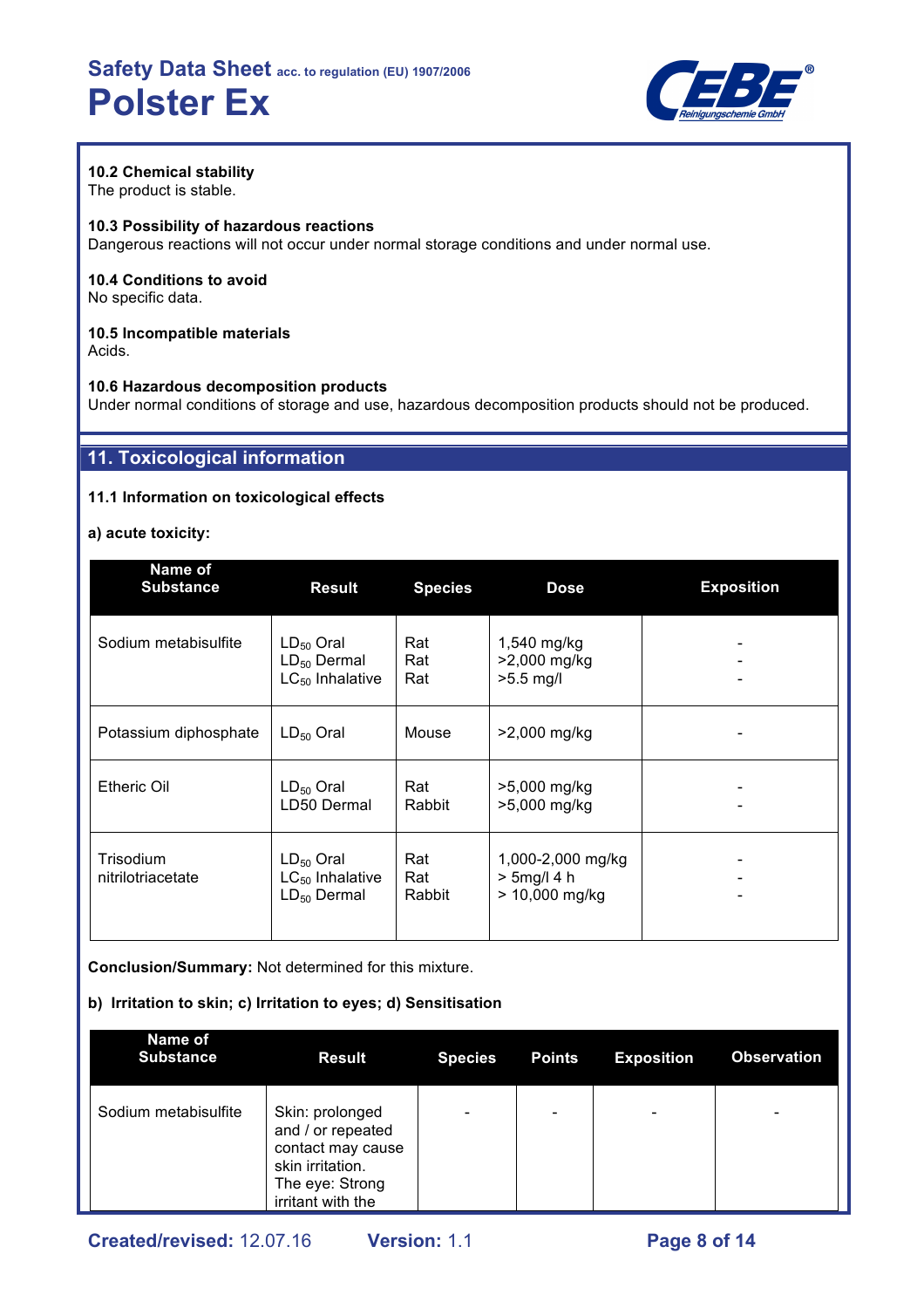

|                                | danger of severe<br>eye injury.<br>Sensitization: No<br>sensitization of                                                                                                   |        |  |  |
|--------------------------------|----------------------------------------------------------------------------------------------------------------------------------------------------------------------------|--------|--|--|
|                                | susceptible<br>persons by skin<br>contact                                                                                                                                  |        |  |  |
| Potassium<br>diphosphate       | Skin: Not an irritant<br>Eyes: irritating<br>Sensitization: not<br>sensitizing                                                                                             |        |  |  |
| Etheric Oil                    | Skin: Irritant:<br>Eye: Non-irritating<br>Sensitization: May<br>cause sensitization<br>by skin contact<br>Ingestion: Harmful:<br>may cause lung<br>damage if<br>swallowed. | Rabbit |  |  |
| Trisodium<br>nitrilotriacetate | Eyes - irritating                                                                                                                                                          | Rabbit |  |  |

**Conclusion / Summary:** Risk of serious damage to eyes. Irritating to the skin. No sensitizing effects known.

**e) Germ cell mutagenicity:**

**Conclusion / Summary:** No known significant effects or critical hazards.

**f) carcinogenicity:**

**Conclusion / Summary:** No known significant effects or critical hazards.

**g) reproductive toxicity:**

**Conclusion / Summary:** No known significant effects or critical hazards.

**h) specific target organ toxicity single exposure Conclusion / Summary:** No known significant effects or critical hazards.

**i) specific target organ toxicity after repeated exposure Conclusion / Summary:** No known significant effects or critical hazards.

#### **j) Aspiration hazard**

**Conclusion / Summary:** No known significant effects or critical hazards.

**Teratogenicity Conclusion / Summary:** No known significant effects or critical hazards. **Information on the likely routes of exposure:** No known significant effects or critical hazards.

**Potential acute health effects Inhalation:** No known significant effects or critical hazards. **Ingestion:** Irritating to mouth, throat and stomach. **Skin contact: Irritating to skin. Eye contact:** Severely irritating to the eyes. Risk of serious damage to eyes.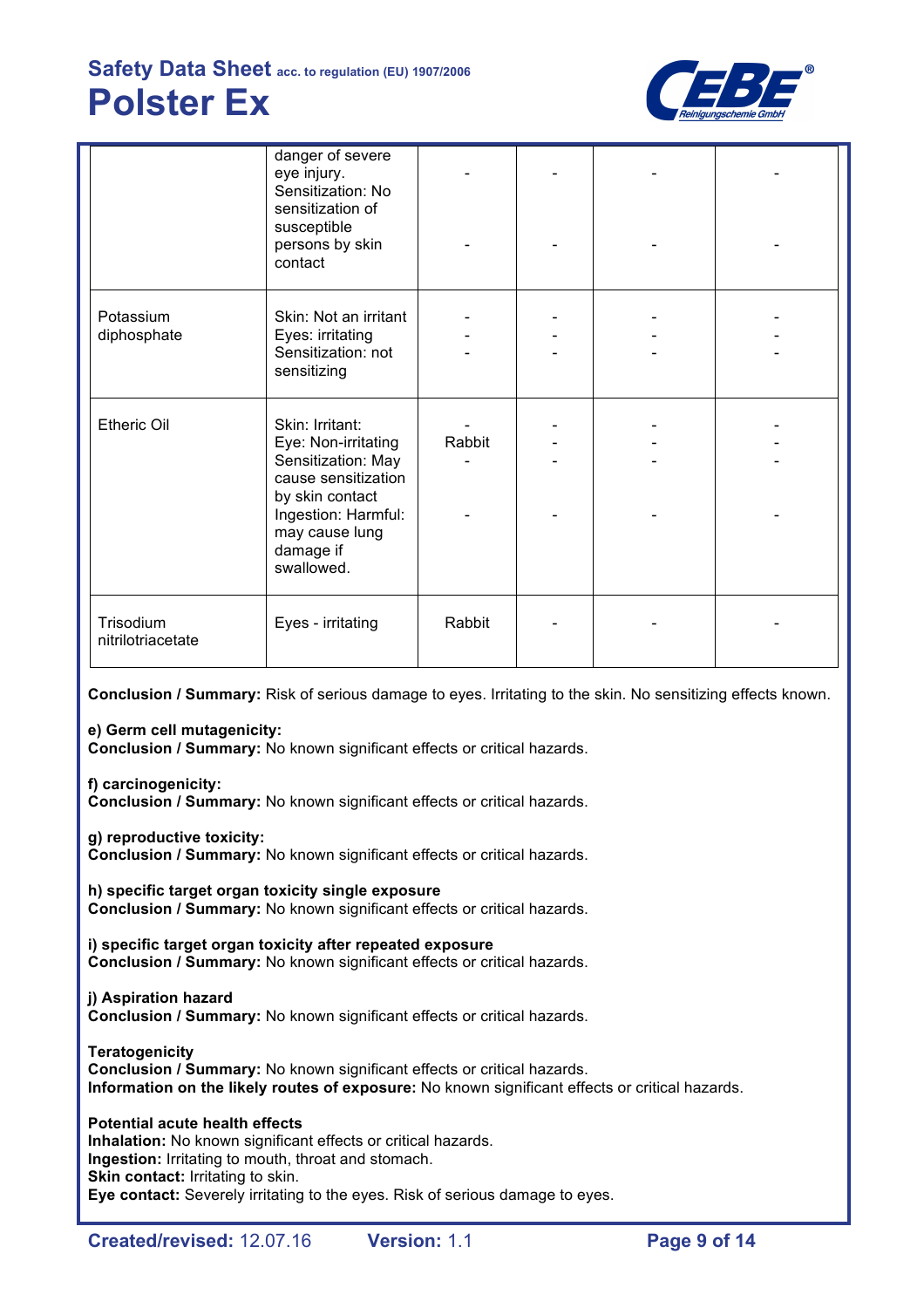

### **Symptoms related to the physical, chemical and toxicological characteristics**

**Inhalation:** No specific data.

**Ingestion:** No specific data. **Skin contact:** Adverse symptoms may include the following: irritation, redness. **Eye contact:** pain or irritation, lacrimation, redness.

#### **Delayed and immediate effects and also chronic effects from short and long term exposure**

#### **Short term exposure**

**Potential immediate effects:** Not determined for the mixture. **Potential delayed effects:** Not determined for the mixture.

#### **Long-term exposure**

**Potential immediate effects:** Not determined for the mixture. **Potential delayed effects:** Not determined for the mixture.

**Potential chronic health effects**

**Conclusion / Summary:** No known significant effects or critical hazards.

**General:** Not determined for the preparation. **Carcinogenicity:** No known significant effects or critical hazards. **Mutagenicity:** No known significant effects or critical hazards. **Teratogenicity:** No known significant effects or critical hazards. **Developmental effects:** No known significant effects or critical hazards. **Fertility effects:** No known significant effects or critical hazards. **Other information:** For the preparation Not determined.

**Other information:** Not determined for the preparation.

## **12. Ecological information**

### **12.1 Toxicity**

| Name of<br>substance        | <b>Result</b>                                                                                 | <b>Species</b>                                        | <b>Exposition</b>                            |
|-----------------------------|-----------------------------------------------------------------------------------------------|-------------------------------------------------------|----------------------------------------------|
| Sodium metabisulfite        | $EC_{10}$ 30.8 mg/l<br>$EC_{50}$ 89 mg/l<br>$EC_{50}$ 48.1 mg/l<br>$LC_{50}$ >147 - <220 mg/l | <b>Bacteria</b><br>Daphnia<br>Algae<br>Fish           | 17 hours<br>48 hours<br>72 hours<br>96 hours |
| Potassium diphosphate       | $LC0$ 750 mg/l                                                                                | Fish                                                  | 48 hours                                     |
| <b>Etheric Oil</b>          | $EC_{50}$ 150 mg/L<br>$EC_{50}$ 0,67 mg/L<br>$LC_{50}$ 0,7 mg/L                               | Algae<br>Daphnia<br>Fish                              | 72 hours<br>48 hours<br>96 hours             |
| Trisodium nitrilotriacetate | $EC_{50}$ 98 mg/l<br>$EC_{50}$ >91.5 mg/l                                                     | Pimephales<br>Promelas<br>Gammarus sp.<br>Scenedesmus | 96 hours<br>96 hours<br>72 hours             |
|                             | $EC_{50}$ 3,200 - 5,600 mg/l                                                                  | subspicatus<br>$\overline{\phantom{a}}$               | 48.CAA                                       |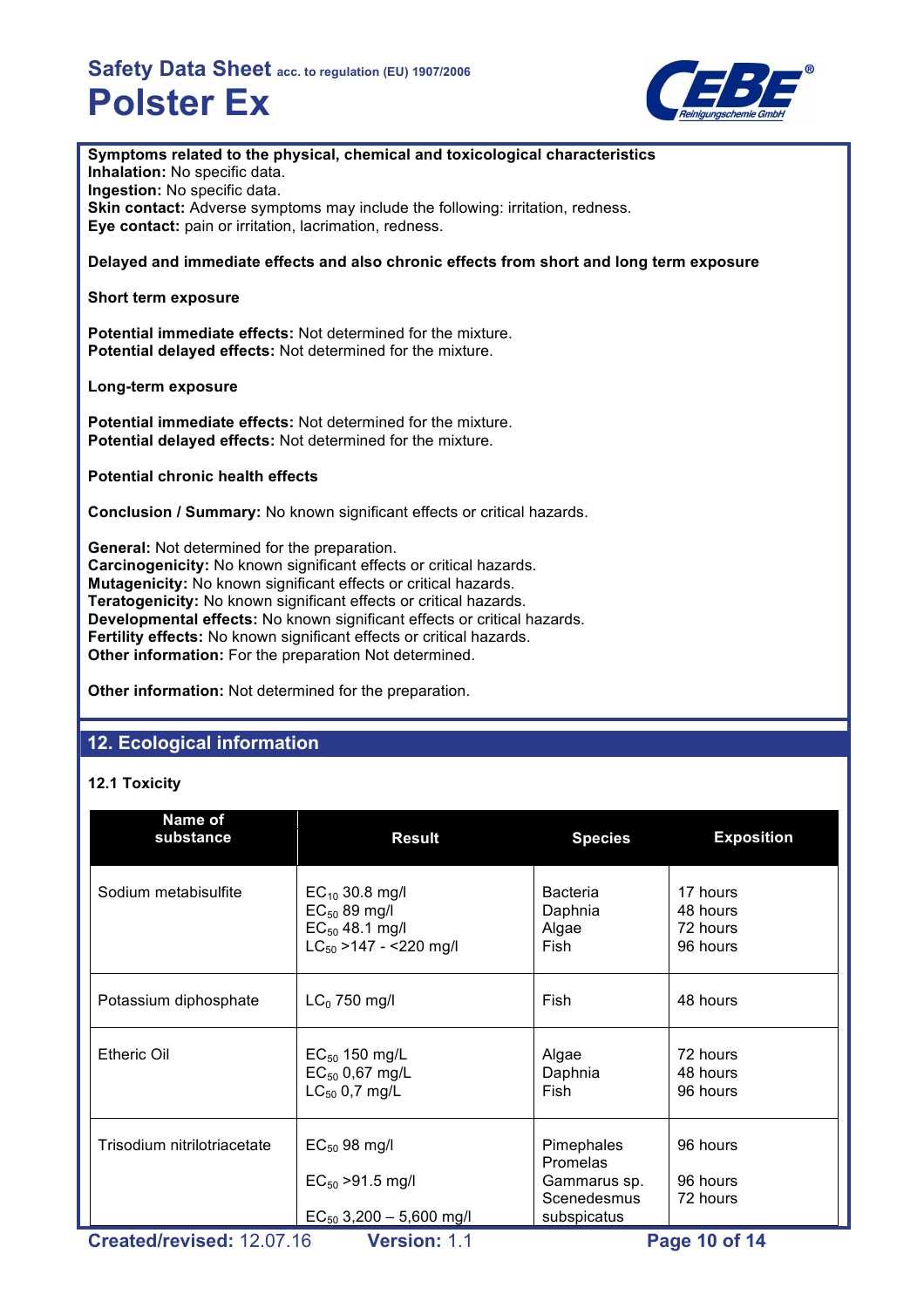

|                                                             |                                                                                            | Pseudomonas<br>fluorescens | 8 hours |  |  |  |
|-------------------------------------------------------------|--------------------------------------------------------------------------------------------|----------------------------|---------|--|--|--|
| <b>Conclusion/Summary: Not determined for this mixture.</b> |                                                                                            |                            |         |  |  |  |
|                                                             | 12.2 Persistence and degradability<br>Conclusion/Summary: Not determined for this mixture. |                            |         |  |  |  |

#### **12.3 Bioaccumulative potential**

**Conclusion/Summary:** Not determined for this mixture.

#### **12.4 Mobility in soil**

**Partition coefficient ground/water (K<sub>OC</sub>):** Not determined for this mixture. **Mobility:** Not determined for this mixture.

**12.5 Results of PBT and vPvB assessment PBT:** not applicable

**vPvB:** not applicable

#### **12.6 Other adverse effects**

No special effects or hazards known.

### **13. Disposal considerations**

The information in this section contains generic advice and guidance. The list of Identified Uses in Section 1 should be consulted for any exposure scenario or when exposure scenarios on the available applicationspecific information.

Waste disposal according to EC Directives on waste and hazardous waste. Waste codes should be assigned by the user, preferably in collaboration with the waste disposal authorities.

#### **13.1 Waste treatment methods**

#### **Product**

**Methods of disposal:** The generation of waste should be avoided or minimized wherever possible. Empty containers or liners may retain some product residues. Material and its container must be disposed of in a safe way. Significant quantities of waste product residue should not be disposed of via the foul sewer but processed in a suitable effluent treatment plant. Dispose of surplus and non-recyclable products via a licensed waste disposal contractor. Disposal of this product, solutions and any by-products should at all times comply with the environmental protection requirements and waste disposal legislation and the requirements of local authorities. Avoid the proliferation and dispersal of spilled material and contact with soil, waterways, drains and sewers.

**Hazardous waste:** According to the information available to the supplier at the time of creation/editing of this safety data sheet this product is regulated as hazardious waste in the sense of EU regulation 2008/98/EC.

#### **Packaging**

**Methods of disposal:** The generation of waste should be avoided or minimized wherever possible. Waste packaging should be recycled.

**Special precautions:** This material and its container must be disposed of in a safe way. Empty containers or liners may retain some product residues. Avoid the proliferation and dispersal of spilled material and contact with soil, waterways, drains and sewers.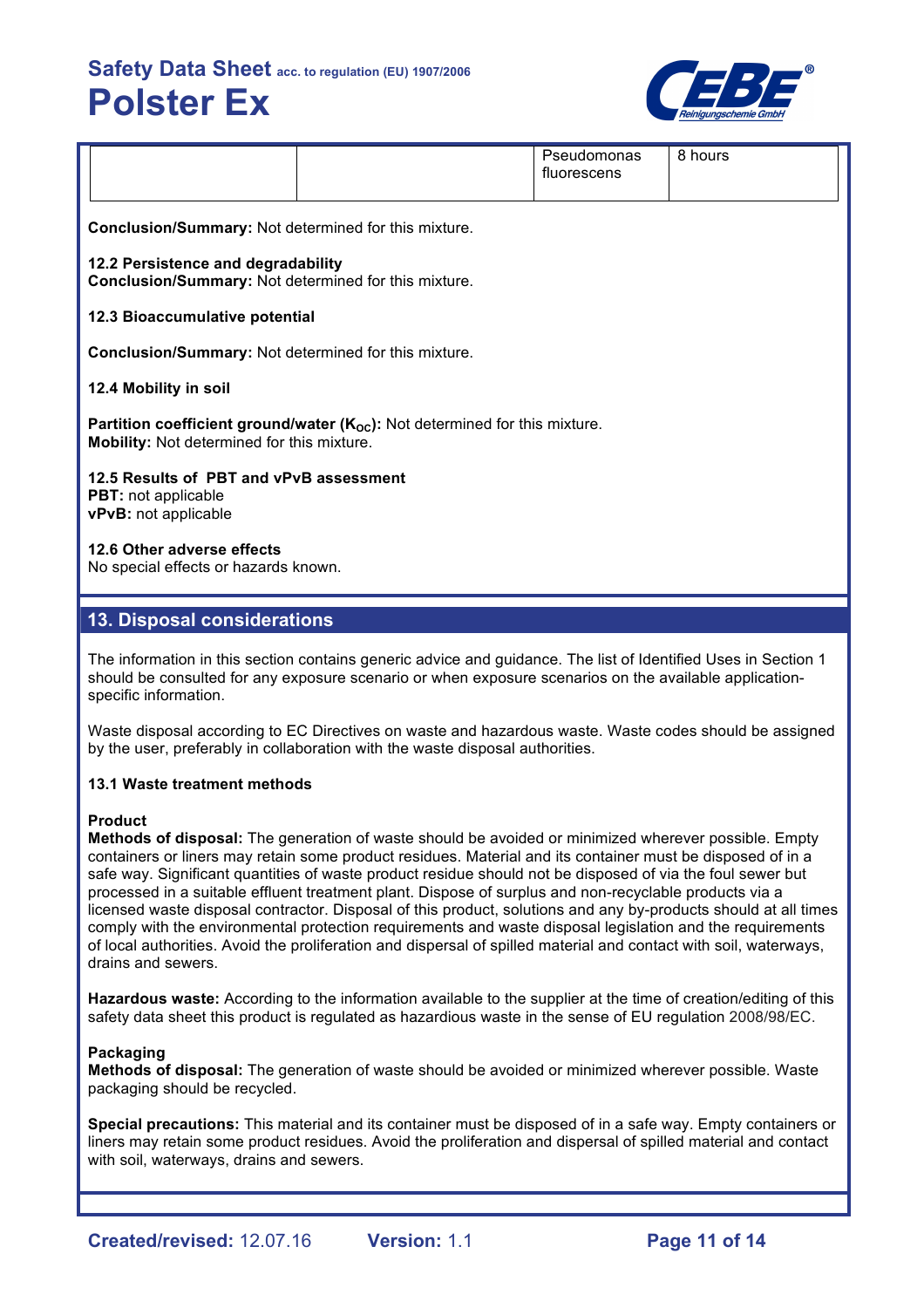

## **14. Transport information**

|                                          | <b>ADR/RID</b> | <b>ADR/ADNR</b> | <b>IMDG</b>    | <b>IATA</b>              |
|------------------------------------------|----------------|-----------------|----------------|--------------------------|
| 14.1 UN Number                           | Not regulated. | Not regulated.  | Not regulated. | Not regulated.           |
| 14.2 UN proper<br>shipping name          | ٠              |                 |                | $\overline{\phantom{0}}$ |
| 14.3 Transport<br>hazard class(es)       | -              |                 |                | -                        |
| 14.4 Packing<br>group                    |                |                 |                | ۰                        |
| 14.5<br><b>Environmental</b><br>hazards  | No.            | No.             | No.            | No.                      |
| 14.6 Special<br>precautions for<br>iuser | None.          | None.           | None.          | None.                    |

**14.7 Transport in bulk according to Annex II of MARPOL 73/78 and the IBC Code** Not applicable.

**Multiplier according to ADR / RID 1.1.6.3:** Not applicable.

**Tunnel restriction code:** Not applicable.

### **15. Regulatory information**

**15.1 Safety, health, and environmental regulations/legislation specific for the substance/mixture**

**EC-Regulation Nr. 1907/2006 (REACh)**

**Appendix XIV - Index of substances that require permission Substances causing special concern:** None of the ingredients is listed.

**Appendix XVII – Restriction of the production, the distribution, and the use of specific hazardous substances, mixtures, ans products:** Not applicable.

**Other EU-Regulations Contents according to 648/2004 EC:** <5% NTA, <5% phosphates, perfume.

**15.2 Chemical safety assessment**

This product contains substances that still require substance assessments.

## **16. Other information**

 $\triangleright$  Marks the information that was changed since the last version.

#### **Abbreviations and acronyms:**

ADN/ADNR = European agreement for the international transport of hazardous materials on inland waterways

ADR = European agreement for the international transport of hazardous materials on roads

ATE = Estimation acute toxicity

BCF = Bio concentration factor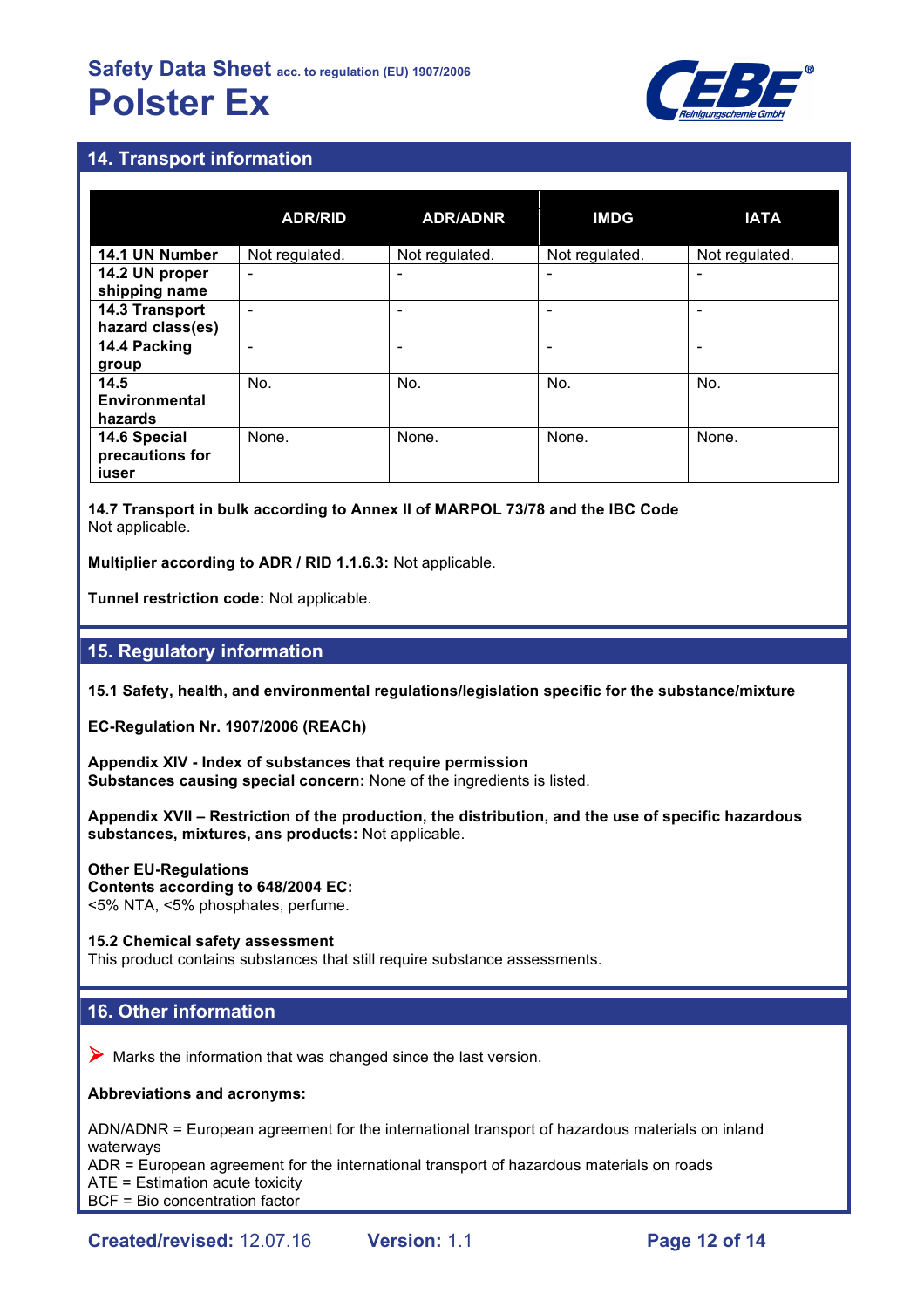

CLP = Regulation concerning the classification, labeling, and packaging Verordnung über die Einstufung, Kennzeichnung und Verpackung [Regulation (EC) No. 1272/2008] CAS = Chemical Abstracts Services Number DNEL = Derived Non-Effect Level DPD = Mixture regulation [1999/45/EG] EC = Europaean Commission EG = EG-Nummer EUH-Satz = CLP-specific hazard phrase IATA = International Aviation Transport Association IBC = Intermediate Bulk Container IMDG = International Maritime Dangerous Goods Code LogPow = Logarithm base-10 of the n-octanol:water pertition coefficient MARPOL 73/78 = International agreement from 1973 for the prevention of marine pollution caused by ships in the version of the protocol from 1978. ("Marpol" = marine pollution) MAK = maximum workplace concentration PBT = Persistent, bioacuumulating, and toxic PNEC = Predicted No-Effect Concentration REACH = Regultion concerning the Registration, Evauation, Approval and Restriction of Chemical Substances [Regulation (EC) No. 1907/2006] RID = Regulation for the transport of hazardous goods by railway REACH # = REACH Registration number vPvB = very persistent and very bioaccumulating

#### **Full text of abbreviated H statements:**

EUH031 Contact with acids liberates toxic gas. H226 Flammable liquid and vapor. H302 Harmful if swallowed. H304 May be fatal if swallowed and enters airways. H315 Causes skin irritation. H318 Causes serious eye damage. H319 Causes serious eye irritation.

H351 Suspected of causing cancer

H410 Very toxic to aquatic life with long lasting effects.

#### **Full text of classifications [CLP / GHS]**

Acute Tox. 4 = ACUTE TOXICITY: ORAL - Category 4 Aquatic Chronic 1 = AQUATIC HAZARD - Category 1 . Asp Tox 1 = ASPIRATION - Category 1 Carc. 2 = carcinogen - Category 2 Eye Dam. 1 = SERIOUS EYE DAMAGE / EYE IRRITATION - Category 1 Eye Irrit. 2 = SERIOUS EYE DAMAGE / EYE IRRITATION - Category 2 Flam. Liq. 3 = FLAMMABLE LIQUIDS - Category 3 Skin Irrit. 2 = CORROSION / IRRITATION SKIN - Category 2

#### **Manufacturer of protective gloves:**

KCL GmbH Industriepark Rhön Am Kreuzacker 9 36124 Eichenzell **Germany** Tel. +49(0)659.87-0 www.kcl.de

The information above is based on the information and experienced of the date of issue. They do not have any type of characcteristical assurance. They may not be changed or transposed to other products.

Always read and follow the instructions on the label.